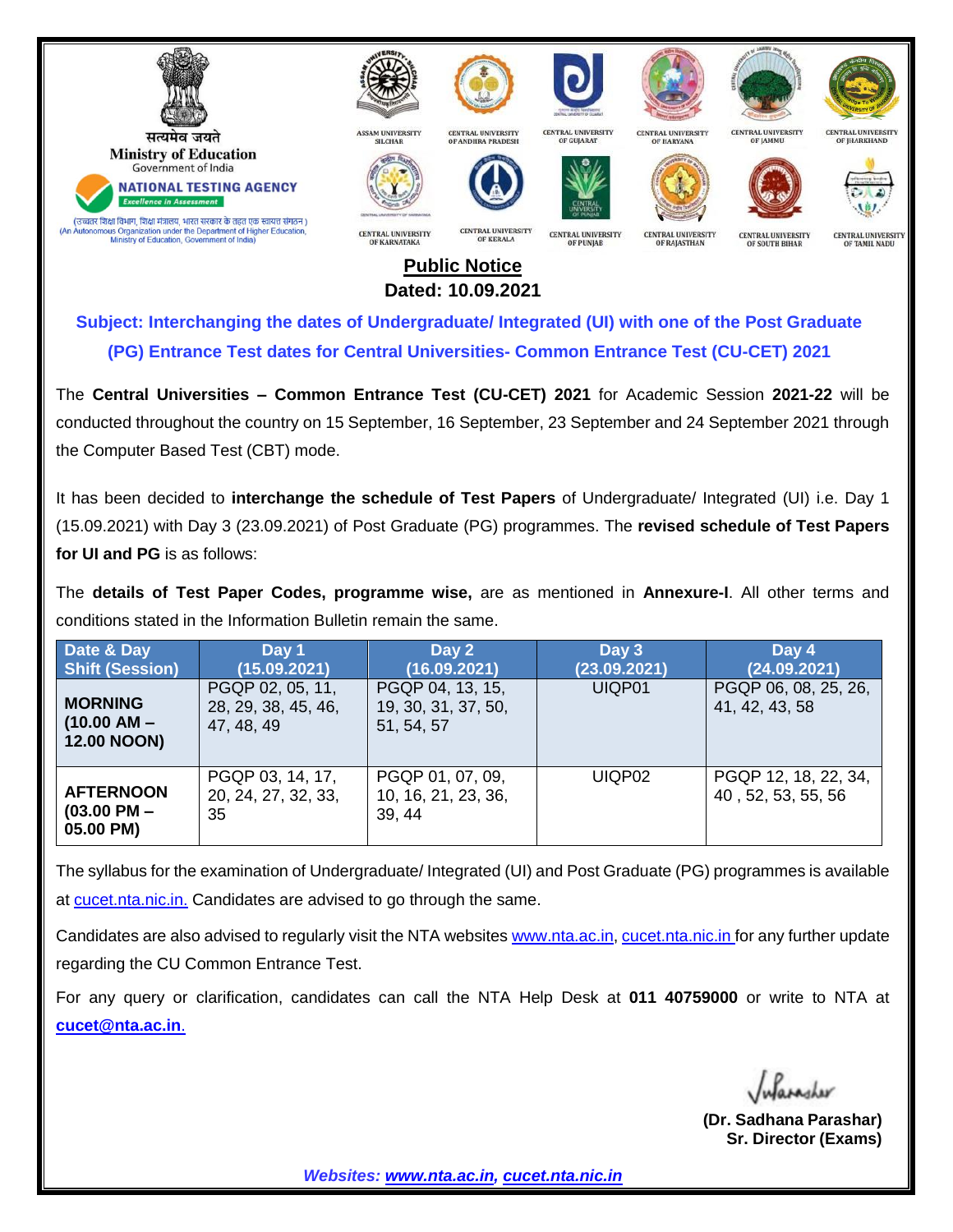

## **Annexure-I**

## **Undergraduate/ Integrated (UI) Test Paper Codes**

| <b>Paper Code</b> | <b>Entrance Test for the Course(s):</b>                                                                                                                                                                                                                                                                                                                                                                                                                                                                                                                                                                                                                                                                                                                                                                                                                                                                                                                                                                                                                                                                |  |  |
|-------------------|--------------------------------------------------------------------------------------------------------------------------------------------------------------------------------------------------------------------------------------------------------------------------------------------------------------------------------------------------------------------------------------------------------------------------------------------------------------------------------------------------------------------------------------------------------------------------------------------------------------------------------------------------------------------------------------------------------------------------------------------------------------------------------------------------------------------------------------------------------------------------------------------------------------------------------------------------------------------------------------------------------------------------------------------------------------------------------------------------------|--|--|
| UIQP01            | B.Voc. (Biomedical Sciences) [CUHAR], (Industrial Waste Management) [CUHAR], B.Tech.<br>(CSE) [CUHAR], (Electrical Engg.) [CUHAR], [CUKNK], (Civil Engg.) [CUHAR], (Printing<br>and Packaging Technology) [CUHAR], (E&C Engg.) [CUKNK], Integrated B.Sc. (Hons) M.Sc.<br>(Botany) [CUJAM], (Zoology) [CUJAM], (Chemistry) [CUJAM], (Physics) [CUJAM], B.Sc.<br>(Physics, Chemistry and Mathematics) [CUKNK], (Textiles) [CUTND], (Chemistry) [CUJHD],<br>Integrated M.Sc. (Mathematics) [CURAJ], [CUTND], [CUHAR], (Biochemistry) [CURAJ],<br>(Biotechnology) [CURAJ], (Chemistry) [CURAJ], [CUTND], [CUHAR], (Computer Science)<br>[CURAJ], (Environmental Science) [CURAJ], (Microbiology) [CURAJ], (Physics) [CURAJ],<br>[CUTND], [CUHAR], (Statistics) [CURAJ], (Life Sciences) [CUTND], Integrated B.Sc. B.Ed.<br>(B.Sc. B.Ed.) [CUSBR], (B.Sc. B.Ed. (Mathematics)) [CUTND]                                                                                                                                                                                                                      |  |  |
| UIQP02            | B.A. (International Relations) [CUKER], (English) [CUKNK], [CUJHD], (Economics)<br>[CUKNK], B.A. (Hons) (Political Science) [CUAPH], (German Studies) [CUGUJ], (Chinese)<br>[CUGUJ], [CUJHD], (Korean) [CUJHD], B.Sc. (Psychology) [CUKNK], (Geography)<br>[CUKNK], (Geology) [CUKNK], B.Sc. (Hons) (Economics) [CUAPH], B.Voc. (Tourism and<br>Travel Management) [CUAPH], (Retail Management and IT) [CUAPH], (Retail and Logistic<br>Management) [CUHAR], (Retail Management) [CUJAM], (Banking and Financial Services)<br>[CUJAM], (Tourism Management) [CUJAM], Integrated/ Dual Degree B.A.-M.A. (Social<br>Management) [CUGUJ], Integrated B.A. B.Ed. (Integrated B.A. B. Ed.) [CUJAM], Diploma<br>(Beauty and Wellness) [CUJAM], (Beauty and Wellness (Makeup)) [CUJAM], BBA (Business<br>Administration) [CUKNK], Integrated M.Sc. (Economics) [CURAJ], (Linguistics) [CURAJ],<br>Certificate Course (Beauty and Wellness) [CUJAM], Integrated B.A. B.Ed. (B.A. B.Ed.)<br>[CUSBR], Integrated B.A. LLB (Hons) (B.A. LLB) [CUSBR], Integrated M.A. (Economics)<br>[CUTND], BPA (Music) [CUTND] |  |  |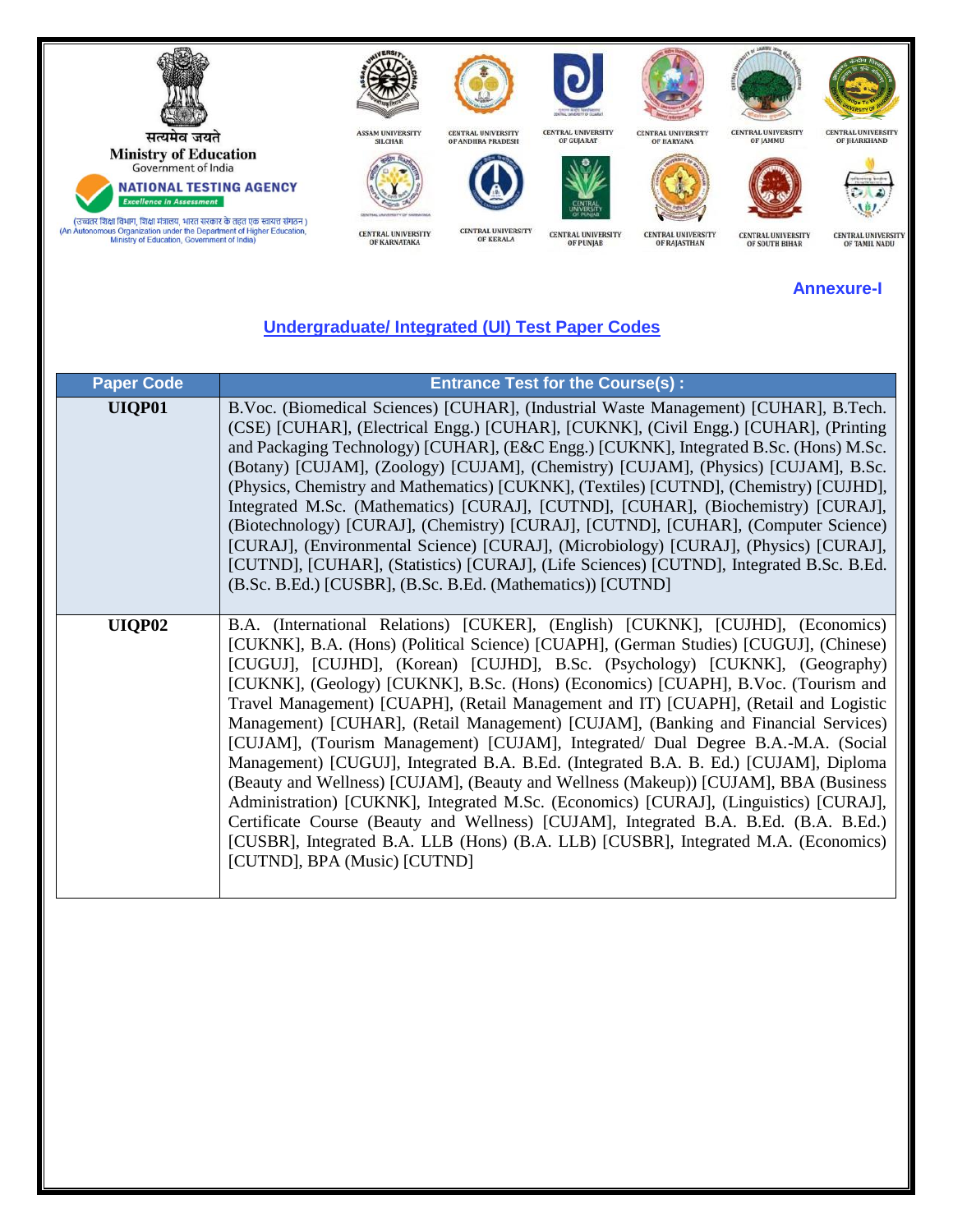

## **Post Graduate (PG) Test Paper Codes**

| <b>Paper Code</b> | <b>Entrance Test for the Course(s):</b>                                                                                                                                                                                                                                                                                                                        |  |
|-------------------|----------------------------------------------------------------------------------------------------------------------------------------------------------------------------------------------------------------------------------------------------------------------------------------------------------------------------------------------------------------|--|
| PGQP01            | B.Ed. (Education) [CUHAR], [CUJHD], [CUKNK]                                                                                                                                                                                                                                                                                                                    |  |
| PGQP02            | L.L.M. (Law) [CUHAR], [CUKER], [CUKNK], [CUPUN], [CUSBR], (Tribal and Customary<br>Law/Human Rights) [CUJHD], (Law (Corporate Governance and Industrial Jurisprudence))<br>[CUTND]                                                                                                                                                                             |  |
| PGQP03            | M.A. (Education) [CUPUN], [CURAJ]                                                                                                                                                                                                                                                                                                                              |  |
| PGQP04            | M.Ed. (Master of Education) [CUGUJ], [CUHAR], [CUJAM], [CUKER], [CUPUN], [CUSBR]                                                                                                                                                                                                                                                                               |  |
| PGQP05            | M.A. (English) [CUGUJ], [CUJAM], [CUJHD], [CUKNK], [CUPUN], [CURAJ], [CUSBR],<br>[CUTND], (English Language & Literature) [CUAPH], (English and Foreign Language)<br>[CUHAR], (English & Comparative Literature) [CUKER], (Linguistics and Language<br>Technology) [CUKER], (Linguistics) [CUKNK]                                                              |  |
| PGQP06            | M.A. (Hindi) [CUGUJ], [CUHAR], [CUJAM], [CUJHD], [CUKNK], [CUPUN], [CURAJ],<br>[CUSBR], [CUTND], (Hindi & Comparative Literature) [CUKER], P.G. Diploma (Hindi (Hindi)<br>Translation and Office procedure)) [CUKER], (Hindi (Mass Communication and media<br>writing)) [CUKER], PG Certificate/ Diploma (Hindi-English Translation and Vice-versa)<br>[CUJAM] |  |
| PGQP07            | M.A. (Malayalam) [CUKER]                                                                                                                                                                                                                                                                                                                                       |  |
| PGQP08            | M.A. (Punjabi) [CUPUN]                                                                                                                                                                                                                                                                                                                                         |  |
| PGQP09            | M.A. (Classical Tamil Studies) [CUTND]                                                                                                                                                                                                                                                                                                                         |  |
| PGQP10            | M.A. (Kannada) [CUKER], [CUKNK]                                                                                                                                                                                                                                                                                                                                |  |
| PGQP11            | M.A. (History and Archaeology) [CUHAR], (History) [CUKNK], [CUPUN], [CUSBR],<br>[CUTND]                                                                                                                                                                                                                                                                        |  |
| PGQP12            | MPA (Vocal Music) [CUJHD], (Performing Arts) [CUKNK]                                                                                                                                                                                                                                                                                                           |  |
| PGQP13            | MPA (Theater/Dance/Music/ Drama) [CUPUN], (Theatre Arts) [CUJHD]                                                                                                                                                                                                                                                                                               |  |
| PGQP14            | M.A. (Sanskrit) [CUHAR]                                                                                                                                                                                                                                                                                                                                        |  |
| PGQP15            | M.A. (Sociology) [CUGUJ], [CUHAR], [CUPUN], [CUSBR]                                                                                                                                                                                                                                                                                                            |  |
| PGQP16            | M. Tech. (Transport Science and Technology) [CUJHD]                                                                                                                                                                                                                                                                                                            |  |
| PGQP17            | M.Sc. (Geography) [CUHAR], [CUTND]. M.A./ M.Sc. (Geography) [CUJHD], [CUPUN]                                                                                                                                                                                                                                                                                   |  |
| PGQP18            | M.Sc. (Geo-informatics) [CUJHD], (Applied Geography & Geo-informatics) [CUKNK]                                                                                                                                                                                                                                                                                 |  |
| PGQP19            | M.Sc. (Geology) [CUKER], [CUPUN], [CUSBR], [CUTND], (Applied Geology) [CUKNK]                                                                                                                                                                                                                                                                                  |  |
| PGQP20            | M.A. (Social Work) [CUGUJ], [CUJAM], [CUSBR], MSW (Social Work) [CUKER],<br>[CUKNK], [CURAJ], [CUTND], (Tribal Welfare and Justice) [CUJHD]                                                                                                                                                                                                                    |  |
| PGQP21            | M. Arch. (Sustainable Architecture) [CURAJ]                                                                                                                                                                                                                                                                                                                    |  |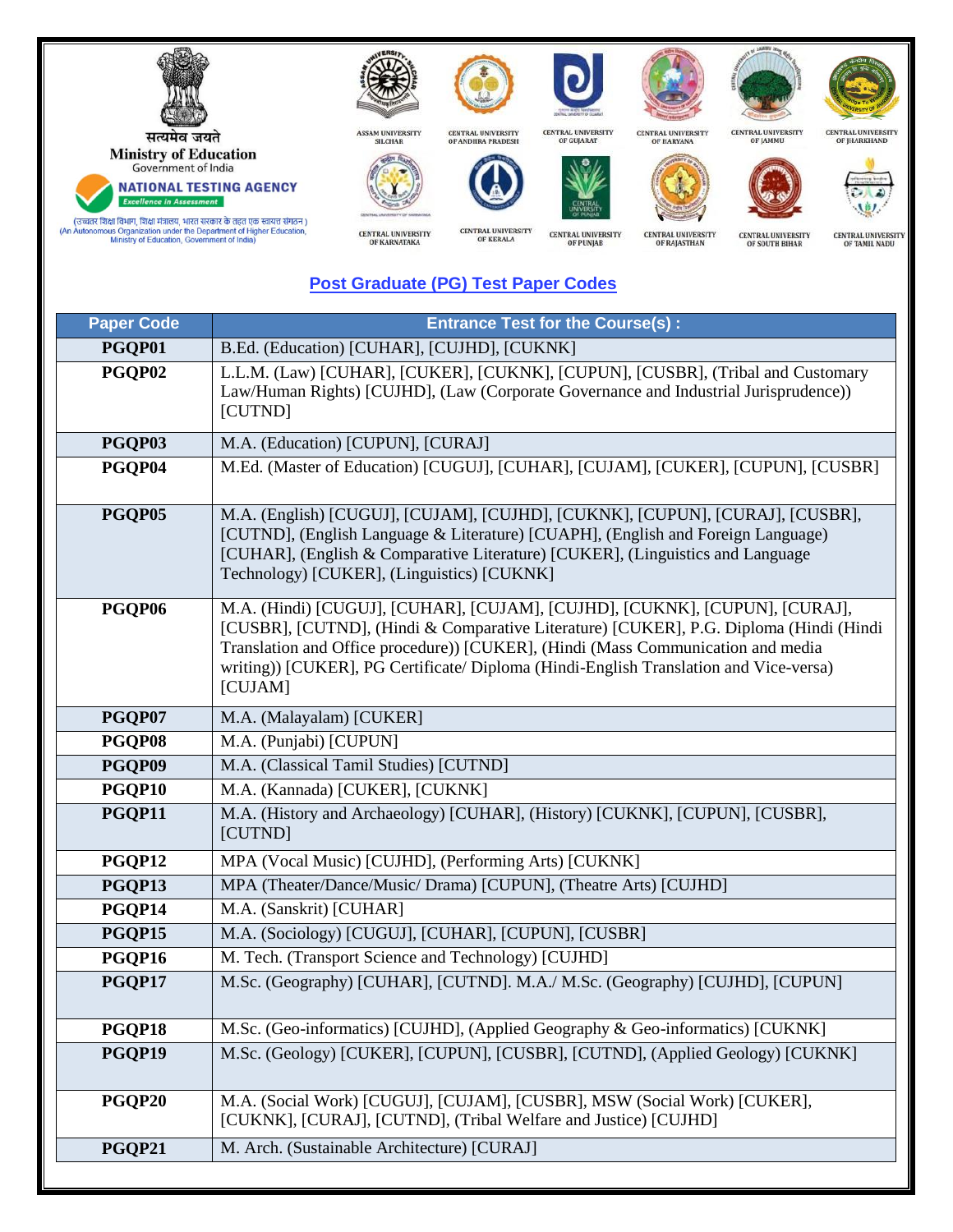| PGQP23<br>PGQP24<br>PGQP25 | M.A. (Telugu) [CUAPH]<br>M.Pharm. (Pharmaceutical Chemistry) [CUPUN], [CURAJ], (Pharmaceutics) [CURAJ],<br>[CUSBR], (Pharmacology) [CUHAR], [CUPUN], [CUSBR], (Pharmacognosy) [CUPUN]<br>M.Sc. (Industrial Chemistry) [CUGUJ], (Chemical Sciences) [CUGUJ], (Chemistry) [CUHAR]<br>[CUJHD] [CUKER] [CUKNK] [CUPUN] [CURAJ] [CUSBR] [CUTND], (Chemistry (Applied                                                                                                                                                                                                                                                                                                                                                                                                                                                                                                                         |  |
|----------------------------|-----------------------------------------------------------------------------------------------------------------------------------------------------------------------------------------------------------------------------------------------------------------------------------------------------------------------------------------------------------------------------------------------------------------------------------------------------------------------------------------------------------------------------------------------------------------------------------------------------------------------------------------------------------------------------------------------------------------------------------------------------------------------------------------------------------------------------------------------------------------------------------------|--|
|                            |                                                                                                                                                                                                                                                                                                                                                                                                                                                                                                                                                                                                                                                                                                                                                                                                                                                                                         |  |
|                            |                                                                                                                                                                                                                                                                                                                                                                                                                                                                                                                                                                                                                                                                                                                                                                                                                                                                                         |  |
|                            | Chemistry)) [CUPUN], (Chemistry (Theoretical and Computational Chemistry)) [CUPUN],<br>(Chemical Sciences (Medicinal Chemistry)) [CUPUN], M.Sc. B.Ed. (Chemistry) [CURAJ], PG<br>Diploma (Chemical Lab Technician) [CUTND]                                                                                                                                                                                                                                                                                                                                                                                                                                                                                                                                                                                                                                                              |  |
| PGQP26                     | M.Sc. (Computer Science and Information Technology) [CUHAR], (Computer Science)<br>[CURAJ], [CUKER], [CUTND], [CUSBR], (Computer Science (Big Data Analytics)) [CURAJ],<br>(Computer Application) [CUKNK]                                                                                                                                                                                                                                                                                                                                                                                                                                                                                                                                                                                                                                                                               |  |
| PGQP27                     | M.A. / M.Sc. (Mathematics) [CUJAM], [CUSBR], M.Sc. (Mathematics) [CUKER], [CUHAR],<br>[CUPUN], [CUKNK], [CURAJ], [CUJHD], [CUAPH], M.Sc. B.Ed. (Mathematics) [CURAJ]                                                                                                                                                                                                                                                                                                                                                                                                                                                                                                                                                                                                                                                                                                                    |  |
| PGQP28                     | M.Sc. (Physics) [CUJHD], [CUKER], [CUPUN], [CUKNK], [CURAJ], [CUSBR]. M.Sc. B.Ed.<br>(Physics) [CURAJ], (Physics and Astrophysics) [CUHAR], (Computational Physics) [CUPUN]                                                                                                                                                                                                                                                                                                                                                                                                                                                                                                                                                                                                                                                                                                             |  |
| PGQP29                     | M.Sc. (Statistics) [CUHAR], [CUPUN], [CUSBR] [CURAJ], (Statistics and Applied<br>Mathematics) [CUTND]                                                                                                                                                                                                                                                                                                                                                                                                                                                                                                                                                                                                                                                                                                                                                                                   |  |
| PGQP30                     | M.Sc. (Material Sciences & Tech.) [CUJAM]                                                                                                                                                                                                                                                                                                                                                                                                                                                                                                                                                                                                                                                                                                                                                                                                                                               |  |
| PGQP31                     | M.Sc. (Food Science and Technology) [CUPUN]                                                                                                                                                                                                                                                                                                                                                                                                                                                                                                                                                                                                                                                                                                                                                                                                                                             |  |
| PGQP32                     | M.Sc. (Environmental Science & Tech.) [CUPUN], (Environmental Studies) [CUHAR],<br>(Environmental Science) [CURAJ], [CUKER], [CUJAM], [CUJHD], [CUGUJ], [CUSBR]                                                                                                                                                                                                                                                                                                                                                                                                                                                                                                                                                                                                                                                                                                                         |  |
| PGQP33                     | M.Sc. (Horticulture) [CUTND]                                                                                                                                                                                                                                                                                                                                                                                                                                                                                                                                                                                                                                                                                                                                                                                                                                                            |  |
| PGQP34                     | M.Sc. (Atmospheric Science) [CURAJ]                                                                                                                                                                                                                                                                                                                                                                                                                                                                                                                                                                                                                                                                                                                                                                                                                                                     |  |
| PGQP35<br>[CUKER]          | M.Sc. (Epidemiology and Public Health) [CUTND], M.P.H. (Master of Public Health)                                                                                                                                                                                                                                                                                                                                                                                                                                                                                                                                                                                                                                                                                                                                                                                                        |  |
| PGQP36                     | M.Sc. (Yoga Therapy) [CURAJ], [CUKER], PG Diploma (Yoga) [CUKER], M.Sc. (Yoga)<br>[CUHAR], M.A. (Yoga) [CUJAM], Diploma (Yoga) [CUJAM], [CUSBR]                                                                                                                                                                                                                                                                                                                                                                                                                                                                                                                                                                                                                                                                                                                                         |  |
| PGQP37                     | M.Com. (Commerce) [CURAJ], [CUKNK], [CUHAR], [CUPUN], [CUSBR], [CUTND],<br>[CUKER], [CUJHD]                                                                                                                                                                                                                                                                                                                                                                                                                                                                                                                                                                                                                                                                                                                                                                                             |  |
| PGQP38<br>[CUHAR]          | MBA (Management Studies) [CUHAR], (Master of Business Administration) [CURAJ],<br>[CUKNK], [CUJAM], [CUTND] [CUKER], (Master of Business Administration (Marketing<br>Management)) [CUJAM], (Master of Business Administration (Human Resource Management))<br>[CUJAM], (Master of Business Administration (Executive)) [CUJAM], (Master of Business<br>Administration (Tourism and Travel Management)) [CUJAM], [CUKER] [CUKNK], (Master of<br>Business Administration (Agri-businesses)) [CUPUN], (Master of Business Administration<br>(Tourism and Hospitality Management) [CUTND], (Master of Business Administration (Textile<br>Management)) [CUTND], (Master of Business Administration (Apparel Management))<br>[CUTND], (Master of Business Administration (Retail Management)) [CUTND], MTTM<br>(Tourism and Hotel Management) [CUHAR], MHMCT (Tourism and Hotel Management) |  |
| PGQP39                     | M.A. (Fine Arts) [CUPUN]                                                                                                                                                                                                                                                                                                                                                                                                                                                                                                                                                                                                                                                                                                                                                                                                                                                                |  |